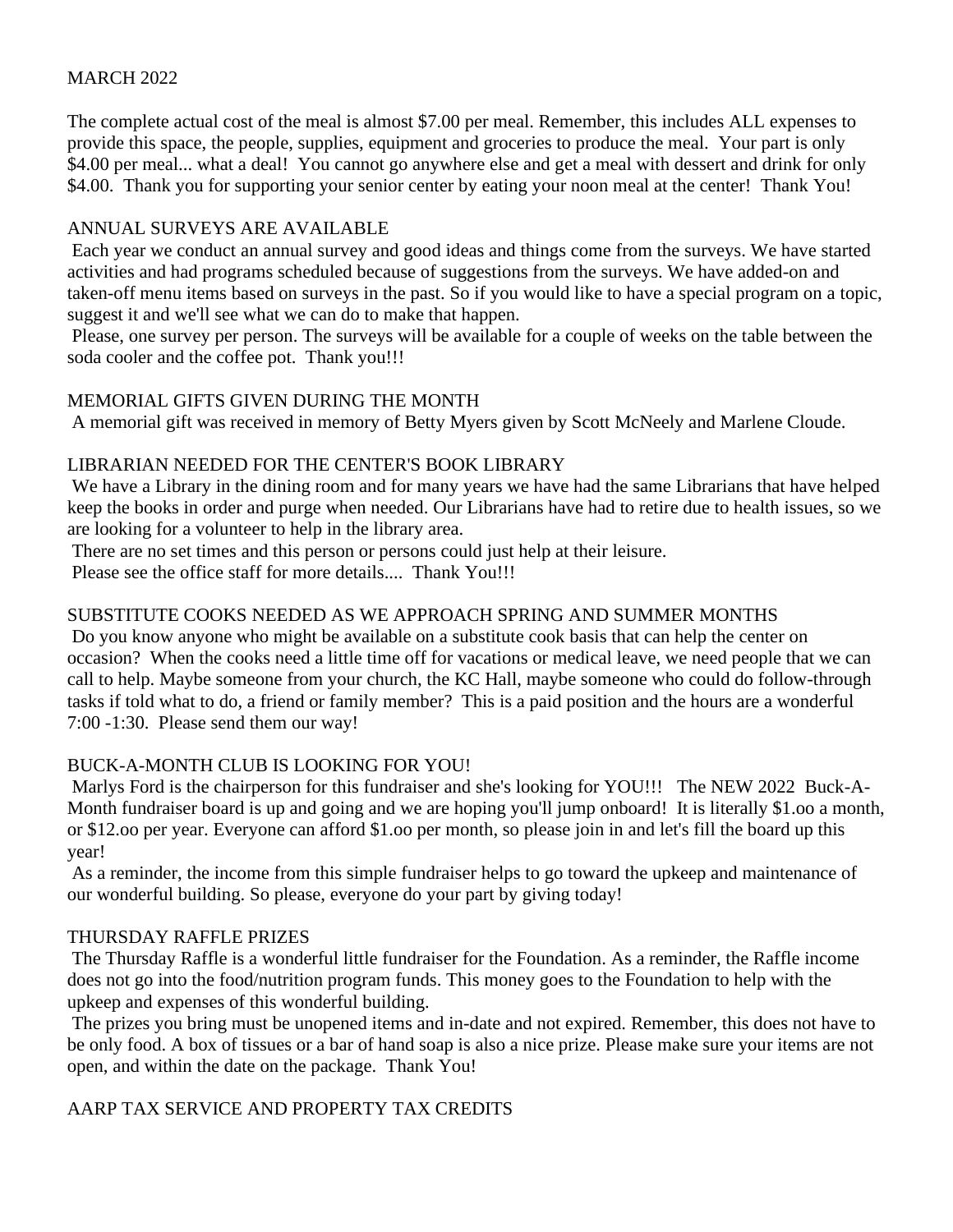Volunteers from AARP Tax-Aide will be doing tax preparation for senior adults on Tuesday evenings through March and into April. Drop off your tax information to the preparers and they will schedule you to pick it back up the next Tuesday.

They will also be doing Missouri Property Tax Credits for those who qualify.

# APPLE PROJECT PAPERWORK SERVICE PREPARING PROPERTY TAX CREDITS

The APPLE Project Paperwork Service will be here in our building on March 10 and 24 from 10:30-12:00 noon to prepare Missouri Property Tax Credits for those who qualify. We will start a sign-in sheet on that morning so they can take clients in order as they arrive.

## **ACTIVITIES**

- 1 Exercise class, 9:30-10:15 Site Council 9:30 am to decorate, meeting immediately following AARP Tax-Aide, 6:00-8:00 pm
- 2 Chair Yoga, 12:30, Jan Cannon instructor
- 3 Exercise Class, 9:30-10:15, Peggy or Marie, leaders Bible Study, 10-11:00, Joey Crosnoe, leader Raffle, 11:45
- 4 Bingo, 12:30, Edward Jones, Timothy Domian, Financial Advisor
- 8 Exercise Class, 9:30-10:15 AARP Tax-Aide, 6:00-8:00 pm
- 9 Chair Yoga exercise, 12:30, Jan Cannon instructor
- 10 Exercise Class, 9:30-10:15, Peggy or Marie, leaders Bible Study, 10-11:00, Joey Crosnoe, leader Blood Pressures, 10-11:00, Legacy Hospice APPLE Project Paperwork Service, 10:30-12:00 noon, Property Tax Credits and other paperwork Raffle, 11:45
- 11 Bingo, 12:30, Arnold Insurance Group
- 14 Board Meeting, 12:45
- 15 Foot Clinic, by appointment only Exercise Class, 9:30-10:15 AARP Tax-Aide, 6:00-8:00 pm
- 16 Chair Yoga, 12:30, Jan Cannon instructor Blood Pressures, 10-11:00, sponsored by Crown Hospice
- 17 St. Patrick's Day.. Wear your green and white for our special menu Exercise Class, 9:30-10:15, Peggy or Marie, leaders Bible Study, 10-11:00, Joey Crosnoe, leader Raffle, 11:45
- 18 Bingo, 12:30, Saxony Village
- 22 Exercise Class, 9:30-10:15 AARP Tax-Aide, 6:00-8:00 pm
- 23 Chair yoga exercise, 12:30, Jan Cannon instructor
- 24 APPLE Project Paperwork Service, 10:30-12:00 noon, Property Tax Credits and other paperwork Exercise Class, 9:30-10:15, Peggy or Marie, leaders Bible Study, 10-11:00, Joey Crosnoe, leader Raffle, 11:45
- 25 Bingo, 12:30, Crown Hospice
- 29 Exercise Class, 9:30-10:15 AARP Tax-Aide, 6:00-8:00 pm
- 30 Chair yoga exercise, 12:30, Jan Cannon instructor
- 31 Exercise Class, 9:30-10:15, Peggy or Marie, leaders